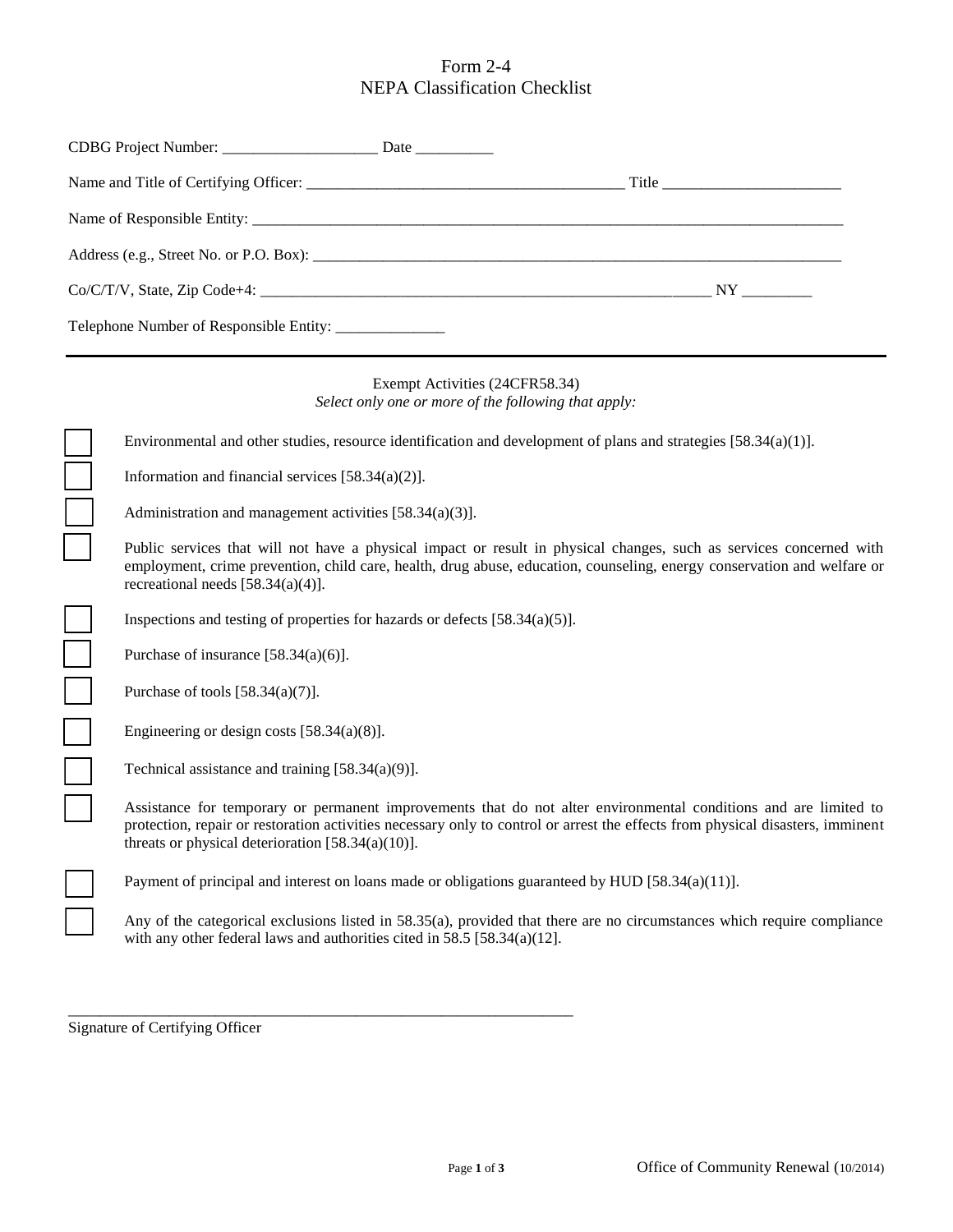# Form 2-4

### NEPA Classification Checklist

#### **CATEGORICALLY EXCLUDED ACTIVITIES [24 CFR 58.35(a)]**

*Activities in this section require compliance with related laws and authorities at 24 CFR 58.5 and 58.6*

*Select only one of the following:*

Acquisition, repair, construction, reconstruction, rehabilitation or installation of public facilities and improvements (other than buildings) when the facilities and improvements are in place and will be retained in the same use without change in size or capacity of more than 20 percent. Examples of this type of activity include replacement of water and sewer lines, reconstruction of curbs and sidewalks, street repaving [58.35(a)(1)].

Special projects directed to the removal of material and architectural barriers that restrict the mobility of and accessibility to elderly and handicapped persons [58.35(a)(2)].

Rehabilitation of buildings and improvements for residential use (with one to four units), where the density is not increased beyond four units, the land use is not changed, and the footprint of the building isn't increased in a floodplain or in a wetland  $[58.35(a)(3)(i)].$ 

Rehabilitation of multifamily residential buildings (with five or more units), when the following conditions are met: a) unit density is not changed more than 20 percent, b) the project does not involve changes in land use from residential to non-residential; and c) the estimated cost of rehabilitation is less than 75 percent of the total estimated cost of replacement after rehabilitation [58.35(a)(3)(ii)].

Rehabilitation of non-residential structures, including commercial, industrial, and public buildings when the following conditions are met: a) the facilities and improvements are in place and will not be changed in size or capacity by more than 20 percent, and b) the activity does not involve a change in land use, such as from non-residential to residential, commercial to industrial or from one industrial use to another [58.35(a)(3)(iii)].

An individual action on up to four dwelling units [not including rehabilitation (see  $58.35(a)(3)(i)$  above)] where there is a maximum of four units on any one site. The units can be four one-unit buildings or one four-unit building or any combination in between  $[58.35(a)(4)(i)].$ 

Acquisition (including leasing) or disposition of an existing structure, equity loans on an existing structure, or acquisition (including leasing) of vacant land provided that the structure or land acquired, financed or disposed of will be retained for the same use  $[58.35(a)(5)].$ 

Any combination of the above activities [58.35(a)(6)].

\_\_\_\_\_\_\_\_\_\_\_\_\_\_\_\_\_\_\_\_\_\_\_\_\_\_\_\_\_\_\_\_\_\_\_\_\_\_\_\_\_\_\_\_\_\_\_\_\_\_\_\_\_\_\_\_\_\_\_\_\_\_\_\_\_ Signature of Certifying Officer